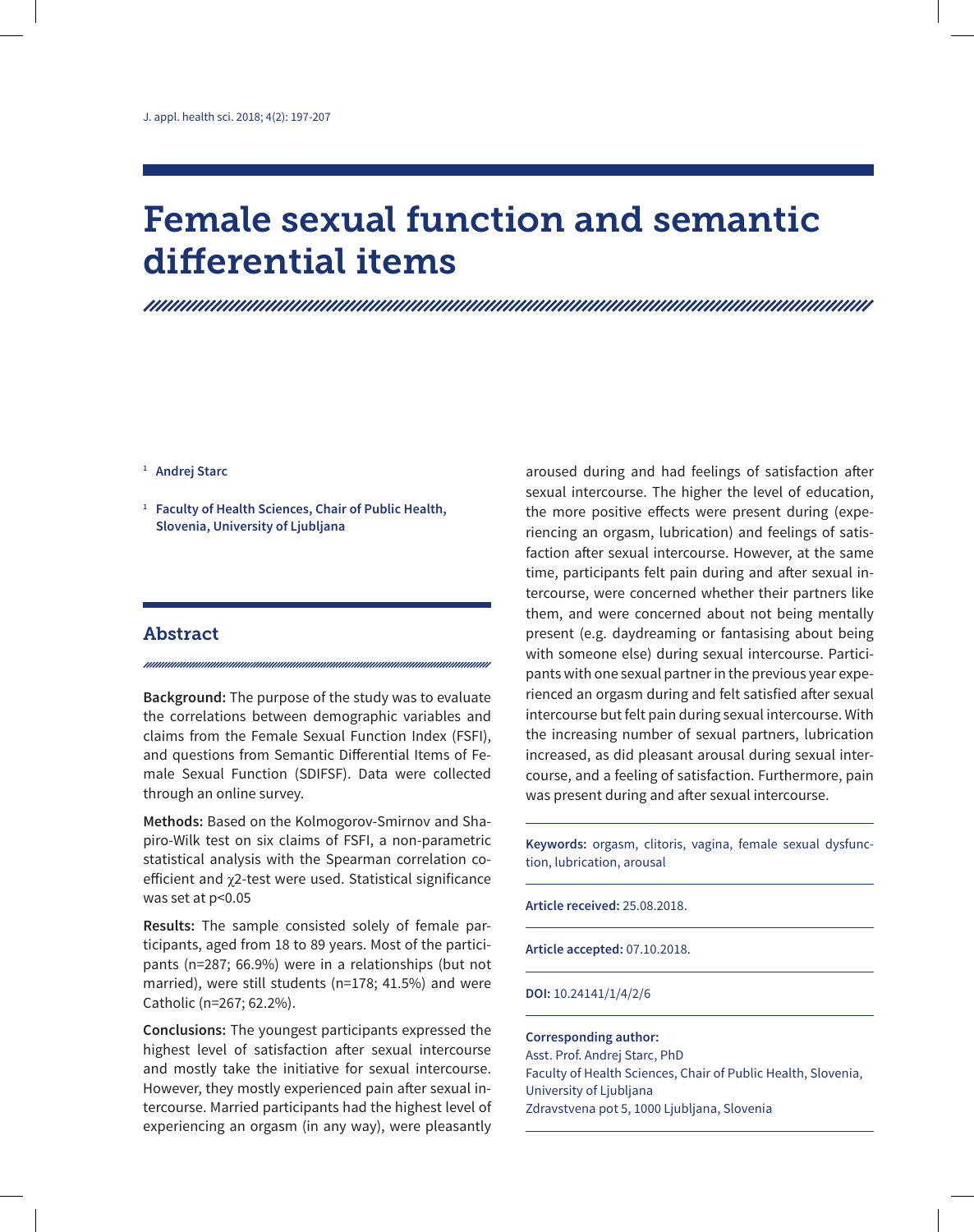#### 1. Introduction

In the previous three decades some studies have been implemented in the area of sexual (dys)function, (un) appropriate sexual response, (non)experience of orgasm, low desire, etc.1-7.

In the field of female sexual function and dysfunction, several researchers have focused on endogenous and exogenous factors that (in)directly influence women's sexual activity, sensation, and behavior.

Anatomic and tissue investigations identified different sensations perceived through sexual stimulation, solely by the vagina, solely by the clitoris, and simultaneously2,9-11. Sexual stimulation and consequently sexual satisfaction not only correlate with the method of orgasm induction, but, also, with psychological and emotional states<sup>8,9,12-17</sup>. Some evolutionists have argued that female orgasm does not represent an adaptive function, because women respond differently to male representatives<sup>18</sup>. Hosken<sup>19</sup> argued that if the response were equal to all potential partners the consequence would be no selection within human species. Subsequently, women are not strictly genetically monogamous, and the orgasm could potentially be the cryptic female choice20. For sexual sensation and induced orgasm, as a complex organ, the clitoris cannot be ignored, because one possible explanation is that clitoral stimulation induces sexual arousal, which subsequently ensures the best genital tract conditions, activates vaginal lubrication to facilitate the penile-vaginal intercourse, vaginal tenting, and possible fertilization<sup>21-25</sup>.

Neither vagina nor clitoris should be seen as separate structures/organs, but as the same anatomic and functional unit, as a cervicouretrovaginal complex<sup>17,26</sup>.

#### 2. Methodology

The research was conducted on female participants who were current or former students, and/or (in)directly in relation to the Faculty of Health Sciences, University of Ljubljana. The permission for the online questionnaire was obtained from the management board of the

Faculty. The investigations were conducted according to the Declaration of Helsinki principles. The online survey started in September and concluded in December 2016.

A combination of the validated standardized FSFI27 questionnaire, questions from the Semantic Differential Items of Female Sexual Function (SDIFSF), and demographic data was used.

One thousand female participants received an invitation to participate in the online survey. The recruitment process was based on the following inclusion conditions: (a) adulthood (age18  $\ge$  years); (b) understanding the written explanation; and (c) the online return of questionnaire being understood as consent.

Of the 1000 invitations, 862 were returned; 429 were entirely and 433 were partially completed. For the statistical analysis, only the fully completed questionnaires were included. The final sample included 429 female participants; the realization of the sample was 42.9%.

The Cronbach alpha coefficient showed an appropriate internal consistency for each claim of the FSFI questionnaire (desire, arousal, lubrication, orgasm, satisfaction, and pain) (Table 1).

| Table 1. Internal consistency of claims |             |              |            |  |  |  |  |  |  |
|-----------------------------------------|-------------|--------------|------------|--|--|--|--|--|--|
| Claim                                   | Questions   | $\%$         | $(\alpha)$ |  |  |  |  |  |  |
| Desire                                  | 1,2         | $1 - 5$      | 0.875      |  |  |  |  |  |  |
| Arousal                                 | 3, 4, 5, 6  | $0 - 5$      | 0.974      |  |  |  |  |  |  |
| Lubrication                             | 7, 8, 9, 10 | $0 - 5$      | 0.975      |  |  |  |  |  |  |
| Orgasm                                  | 11, 12, 13  | $0 - 5$      | 0.966      |  |  |  |  |  |  |
| Satisfaction                            | 14, 15, 16  | $0$ (or 1)-5 | 0.955      |  |  |  |  |  |  |
| Pain                                    | 17, 18, 19  | $0$ (or 1)-5 | 0.969      |  |  |  |  |  |  |
| All                                     |             |              | 0.980      |  |  |  |  |  |  |

All participants were asked about their demographic variables, including age, marital status, level of education, religion, sexual orientation, and number of sexual partners in the last year. With the sample, the SDIFSF, and the six major dimensions for female sexual function (desire, subjective arousal, lubrication, orgasm, satisfaction, and pain) were used. For FSFI, a validated questionnaire with 19 multiple-choice questions on a 5 or 6-point Likert scale were used. Domain scores were calculated by totalling the responses to items in each domain, followed by scaling this total with a multiplier that constrains all domains to the same range. Linguistic validation of the questionnaire was performed based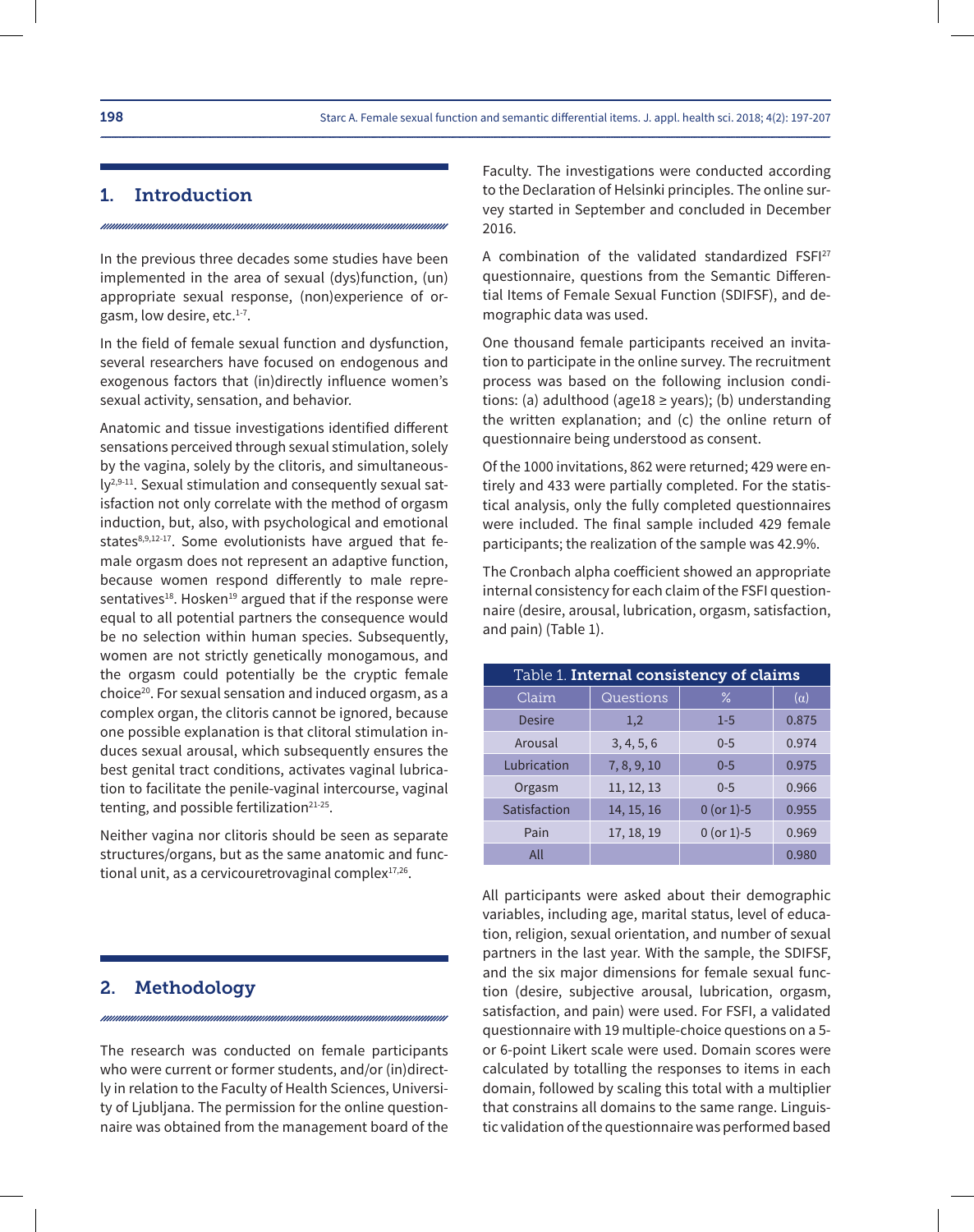on a translation from English to the Slovenian language and *vice versa*. The SDIFSF was composed of 9 questions (1-never, 5-always): 'During sexual intercourse I am sufficiently lubricated', 'During sexual intercourse, I feel pain', 'After sexual intercourse, I feel pain', 'During sexual intercourse, I reached an orgasm (in any way)', 'During sexual intercourse, I am sufficiently aroused', 'After sexual intercourse, I feel satisfied', 'During sexual intercourse, I am very concerned if my partner likes me', 'During intercourse, I am not mentally present', and 'I take the initiative for sexual intercourse'. Within SDIFSF participants were asked to ask to rank (lubrication, the absence of pain, arousal, orgasm, satisfaction) from 1-very important to 5-very unimportant.

We used the SPSS 24.0 statistical software. The Kolmogorov-Smirnov and Shapiro-Wilk test on six claims of FSFI. Based on this finding, we used a non-parametric statistical analysis by use of the Spearman correlation coefficient and  $\chi^2$ -test. Statistical significance was set at p<0.05.

#### 3. Results

The sample consisted of 429 female participants of the following age: 22 (n=82; 19.1%). 20 and 21 (n=78; 18.2%). 23 (n=68; 15.9%). 24 (n=27; 6.3%) and 25 (n=22; 5.1%). Others are shown in Table 2.

Most of the participants (n=287; 66.9%) were in a relationship (but not married), 114 were single (never married) (26.6%), married (n=27; 6.3%), and 1 separated (0.2%). In the sample, most of the participants were still students (n=178; 41.5%), others had completed secondary school (n=147; 34.3%), 81(18.95%) had completed the  $1^{st}$  and 15 (3.5%) the  $2^{nd}$  degree level of the university study, and 7 had concluded post-secondary education  $(1.6\%)$  (p=0.000;  $\chi^2$ =690.869; M=6.41; SD=3.149). Most of the participants (n=267; 62.2%) were Catholics, 15 Eastern Orthodox (3.5%), 10 Muslim (2.3%), 4 of other Catholic religion (0.9%), and 1 (0.2%) was an Evangelist. Seventy-three (17%) declared themselves to be atheists, 46 believers but not belonging to any religion (10.7%), and 13 (3%) did not want to answer (Table 3).

| Table 3. Religion (N=429)                          |                |      |
|----------------------------------------------------|----------------|------|
| Religion                                           | f              | $\%$ |
| Catholic                                           | 267            | 62.2 |
| Evangelist                                         | 1              | 0.2  |
| <b>Fastern Orthodox</b>                            | 15             | 3.5  |
| Other Catholic                                     | $\overline{4}$ | 0.9  |
| Muslim                                             | 10             | 2.3  |
| Believer, but I do not belong to any religion      | 46             | 10.7 |
| I do not believe, atheist                          | 73             | 17.0 |
| I do not want to answer                            | 13             | 3.0  |
| $p=0.000$ ; $\gamma^2$ =1048.762; M=4.26; SD=4.453 |                |      |

Most of the participants were in heterosexual (n=413; 96.3%), 11 (2.6%) in bisexual, and 5 (1.2%) in homosexual relationships (Table 4). Sixteen participants did not respond, but completed the rest of the survey.

| Table 2. Age of the participants (N=429)            |                |      |             |                |      |             |                |               |  |  |  |  |
|-----------------------------------------------------|----------------|------|-------------|----------------|------|-------------|----------------|---------------|--|--|--|--|
| Age (years)                                         | ١f.            | $\%$ | Age (years) | $\mathbf f$    | $\%$ | Age (years) | $\mathbf f$    | $\frac{1}{6}$ |  |  |  |  |
| 18                                                  | 1              | 0.2  | 28          | $\overline{4}$ | 0.9  | 42          | $\overline{4}$ | 0.9           |  |  |  |  |
| 19                                                  | 21             | 4.9  | 30          | $\overline{4}$ | 0.9  | 43          | $1\,$          | 0.2           |  |  |  |  |
| 20                                                  | 78             | 18.2 | 31          | $\overline{2}$ | 0.5  | 44          | $\mathbf{1}$   | 0.2           |  |  |  |  |
| 21                                                  | 78             | 18.2 | 32          | $\overline{4}$ | 0.9  | 49          | $\mathbf{1}$   | 0.2           |  |  |  |  |
| 22                                                  | 82             | 19.1 | 34          | $\mathbf{1}$   | 0.2  | 50          | $\overline{2}$ | 0.5           |  |  |  |  |
| 23                                                  | 68             | 15.9 | 36          | $\overline{4}$ | 0.9  | 59          | $\mathbf{1}$   | 0.2           |  |  |  |  |
| 24                                                  | 27             | 6.3  | 37          | $\mathbf{1}$   | 0.2  | 89          | 1              | 0.2           |  |  |  |  |
| 25                                                  | 22             | 5.1  | 38          | 3              | 0.7  |             |                |               |  |  |  |  |
| 26                                                  | 12             | 2.8  | 40          | $\mathbf{1}$   | 0.2  |             |                |               |  |  |  |  |
| 27                                                  | $\overline{3}$ | 0.7  | 41          | $\overline{2}$ | 0.5  |             |                |               |  |  |  |  |
| $p=0.000$ ; $\gamma^2$ = 1171,678 M=23.31; SD=5.942 |                |      |             |                |      |             |                |               |  |  |  |  |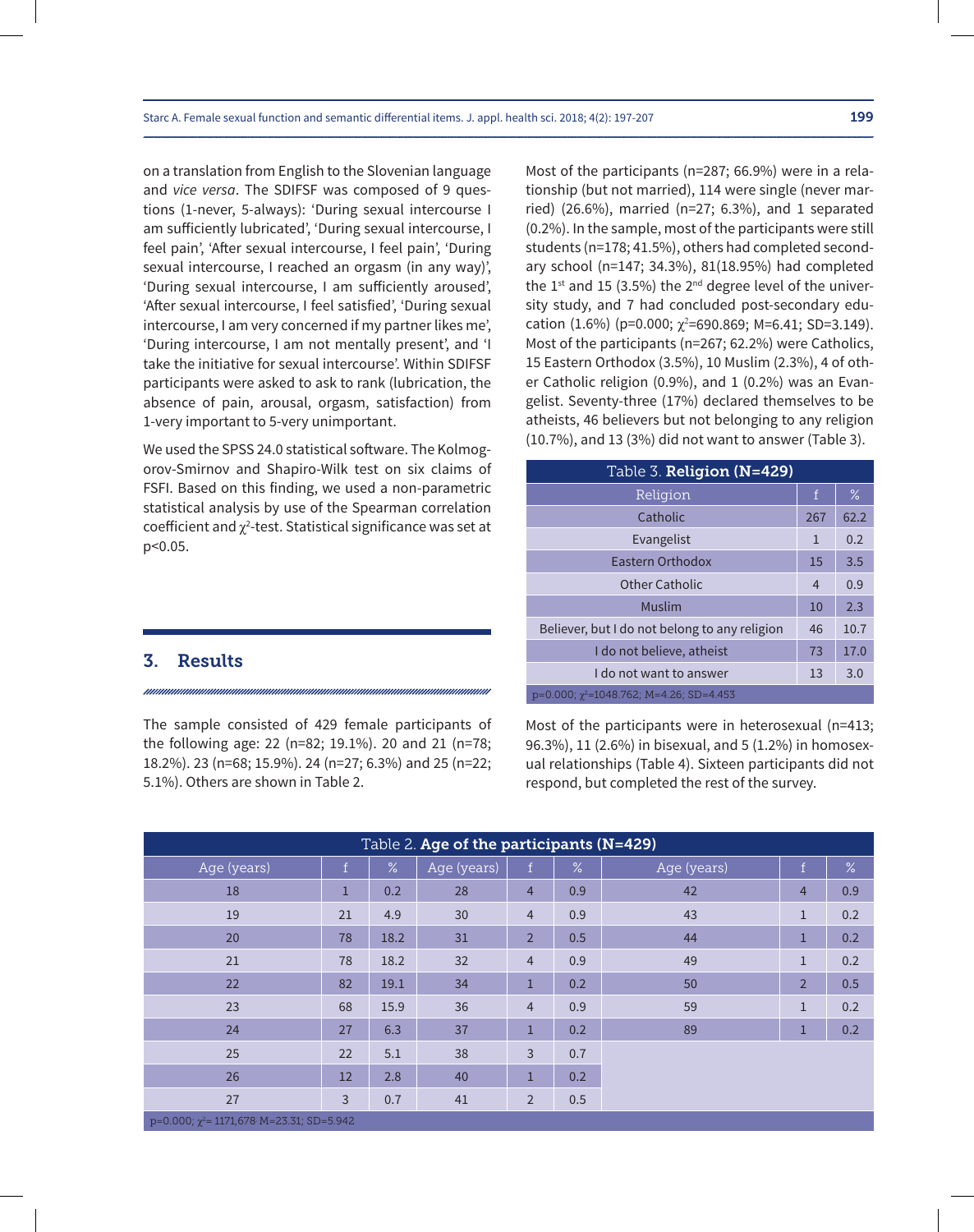| Table 4. Sexual orientation (N=429)                                                             |     |      |  |  |  |  |  |
|-------------------------------------------------------------------------------------------------|-----|------|--|--|--|--|--|
|                                                                                                 |     | $\%$ |  |  |  |  |  |
| Heterosexual relationship (sexual intercourse<br>with a person of the opposite sex only)        | 413 | 96.3 |  |  |  |  |  |
| Homosexual relationship (sexual intercourse<br>with a person of the same sex only)              | .5  | 12   |  |  |  |  |  |
| Bisexual relationship (sexual intercourse with<br>persons of the opposite sex and the same sex) | 11  | 26   |  |  |  |  |  |
| $p=0.000$ ; $\chi^2$ =764,811; M=1.06; SD=0.332                                                 |     |      |  |  |  |  |  |

In the previous year, the participants were involved in sexual activities with various numbers of partners. Most of the participants were involved in sexual intercourse with one (n=334; 77.9%), two (n=37; 8.6%), three (n=7; 1.6%), four (n=5; 1.2%), and five (n=4; 0.9%) partners. In one case, one subject had 22 partners (Table 5).

| Table 5. Sexual partners (N=429)                 |                |      |  |  |  |  |  |  |  |
|--------------------------------------------------|----------------|------|--|--|--|--|--|--|--|
| Sexual partners                                  | f              | $\%$ |  |  |  |  |  |  |  |
|                                                  | 41             | 9.6  |  |  |  |  |  |  |  |
| 1                                                | 334            | 77.9 |  |  |  |  |  |  |  |
| $\mathcal{P}$                                    | 37             | 8.6  |  |  |  |  |  |  |  |
| 3                                                | 7              | 1.6  |  |  |  |  |  |  |  |
| $\overline{4}$                                   | 5              | 1.2  |  |  |  |  |  |  |  |
| 5                                                | $\overline{4}$ | 0.9  |  |  |  |  |  |  |  |
| 22                                               | 1              | 0.2  |  |  |  |  |  |  |  |
| $p=0.000$ ; $\chi^2$ =1442,513; M=1.14; SD=1.230 |                |      |  |  |  |  |  |  |  |

The participants who were 24 years of age expressed the highest level of satisfaction after sexual intercourse, but also experienced the most pain after sexual intercourse. The initiative for sexual intercourse was most frequently taken by participants at the age of 25. In the analysis, participants with a low number of cases (18, 27-89 years of age) from (n<12) were excluded (Table 6).

The highest levels of pleasant arousal during sexual intercourse and pain after sexual intercourse were found in participants who were in a relationship (but not married). Married participants had the highest level of experiencing orgasm during sexual intercourse and feelings of satisfaction after sexual intercourse. Participants who were single (never married) were the most concerned about whether their partners liked them and, based on SDIFSF, they rated lubrication as very important. In the analysis, we excluded one subject who was separated because of the low number of such cases (n<1). (Table 7).

|         | of female sexual function |      |           |                                               |                                                    |                                              |  |  |  |  |  |
|---------|---------------------------|------|-----------|-----------------------------------------------|----------------------------------------------------|----------------------------------------------|--|--|--|--|--|
| Age     | $\mathbf f$               | $\%$ |           | intercourse.<br>feel satisfied<br>After sexua | I take the initia<br>tive for sexua<br>intercourse | I feel pain after<br>sexual inter-<br>course |  |  |  |  |  |
| 19      | 21                        | 4.9  | M         | 6.10                                          | 4.90                                               | 5.67                                         |  |  |  |  |  |
|         |                           |      | <b>SD</b> | 1.179                                         | 1.338                                              | 1.683                                        |  |  |  |  |  |
|         |                           | 18.2 | M         | 5.65                                          | 4.50                                               | 5.46                                         |  |  |  |  |  |
| 20      | 78                        |      | <b>SD</b> | 1.356                                         | 1.327                                              | 1.552                                        |  |  |  |  |  |
|         | 78                        | 18.2 | M         | 5.87                                          | 4.54                                               | 5.65                                         |  |  |  |  |  |
| 21      |                           |      | <b>SD</b> | 1.210                                         | 1.266                                              | 1.502                                        |  |  |  |  |  |
| 22      | 82                        | 19.1 | M         | 5.94                                          | 4.54                                               | 5.77                                         |  |  |  |  |  |
|         |                           |      | <b>SD</b> | 1.081                                         | 1.269                                              | 1.417                                        |  |  |  |  |  |
| 23      | 68                        | 15.9 | M         | 5.84                                          | 4.54                                               | 5.57                                         |  |  |  |  |  |
|         |                           |      | <b>SD</b> | 1.277                                         | 1.202                                              | 1.499                                        |  |  |  |  |  |
| 24      | 27                        | 6.3  | M         | 6.19                                          | 4.63                                               | 6.48                                         |  |  |  |  |  |
|         |                           |      | <b>SD</b> | 1.302                                         | 1.275                                              | 0.893                                        |  |  |  |  |  |
| 25      | 22                        | 5.1  | M         | 6.09                                          | 5.32                                               | 6.27                                         |  |  |  |  |  |
|         |                           |      | <b>SD</b> | 0.811                                         | 1.249                                              | 0.985                                        |  |  |  |  |  |
| 26      | 12                        | 2.8  | M         | 5.75                                          | 3.92                                               | 6.08                                         |  |  |  |  |  |
|         |                           |      | <b>SD</b> | 1.215                                         | 1.564                                              | 1.564                                        |  |  |  |  |  |
| p<0.001 |                           |      |           |                                               |                                                    |                                              |  |  |  |  |  |

Table 6. Age and Semantic differential items

Participants with secondary school education were highly concerned about whether their partners like them, and for not being mentally present during sexual intercourse. Participants with the 1<sup>st</sup> degree level of university education were sufficiently lubricated during sexual intercourse, felt pain after and during sexual intercourse, and they experienced orgasm (with or without selfmasturbation). Participants with the 2<sup>nd</sup> level degree of university education experienced orgasm (with or without self-masturbation), were concerned about whether their partners liked them and concerned about not being mentally present during sexual intercourse, felt pain after sexual intercourse, but after intercourse they felt satisfied. Based on the SDIFSF, they rated orgasm as very important. Participants that were still students were sufficiently lubricated and felt satisfied but felt pain during sexual intercourse. In the analysis, we excluded participants with post-secondary education because of the low number of such cases (n<4) (Table 8).

Participants who declared themselves as Muslims took more initiatives for sexual intercourse, followed by the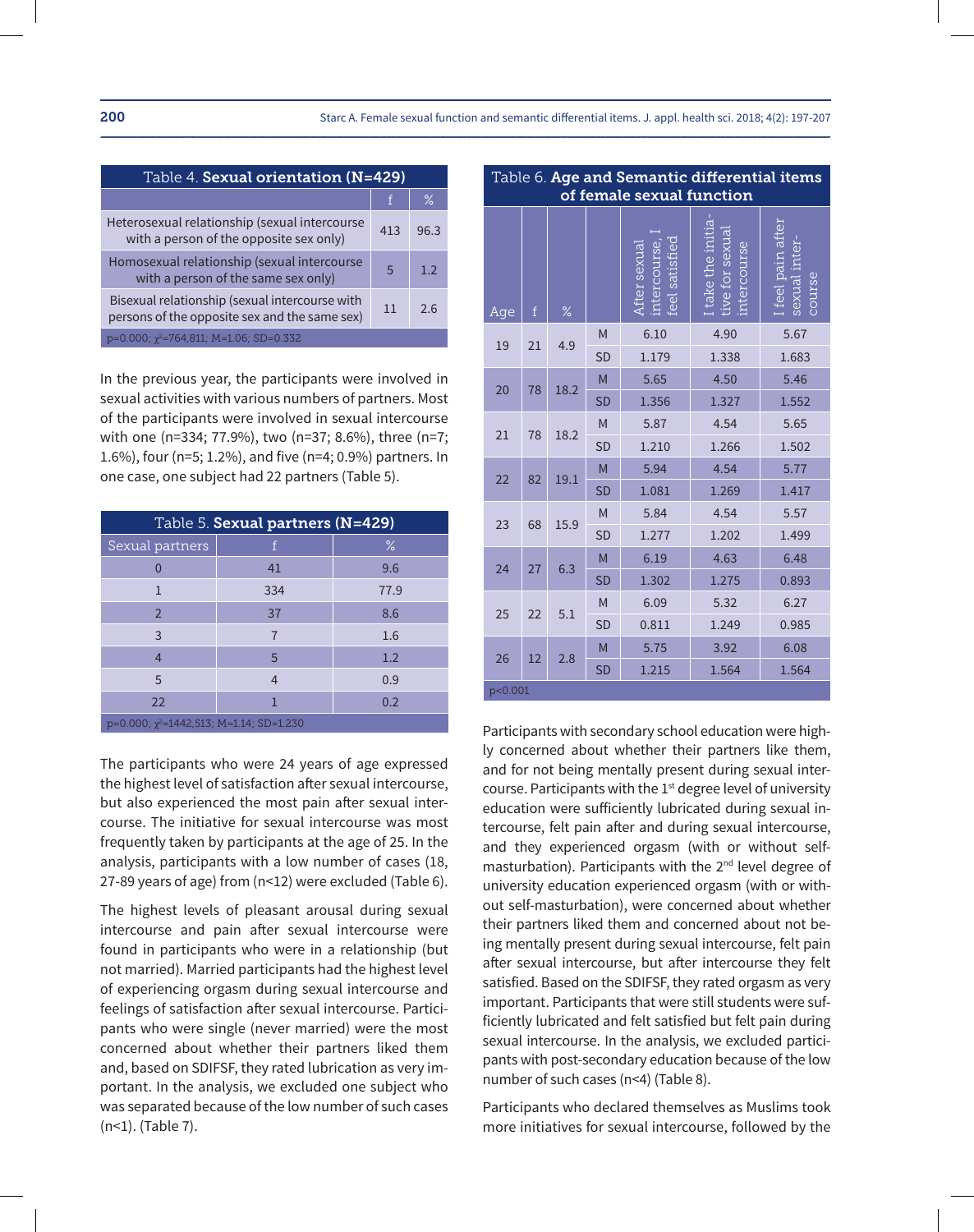|                   | Table 7. Marital status and 9 Semantic differential items of female sexual function |               |           |                                         |                                                                                                                                 |                                                                   |                                                   |                                                                                                |                       |  |  |  |
|-------------------|-------------------------------------------------------------------------------------|---------------|-----------|-----------------------------------------|---------------------------------------------------------------------------------------------------------------------------------|-------------------------------------------------------------------|---------------------------------------------------|------------------------------------------------------------------------------------------------|-----------------------|--|--|--|
| Marital status    | $\mathsf{f}$                                                                        | $\frac{9}{6}$ |           | sexual intercourse<br>I feel pain after | way)<br>any<br>an<br>sexual<br>$\overline{\phantom{0}}$<br>intercourse,<br>experience<br>(in<br><u>ursebro</u><br><b>During</b> | aroused<br>I am<br>sexual<br>intercourse,<br>pleasantly<br>During | feel<br>intercourse,<br>After sexual<br>satisfied | m<br>kur<br>me<br>sexual<br>Ē,<br>Ē<br>likes<br>intercourse,<br>concerned<br>partner<br>During | SDIFSF<br>Lubrication |  |  |  |
| Single (never     | 114                                                                                 | 26.6          | M         | 5.39                                    | 4.94                                                                                                                            | 5.69                                                              | 5.46                                              | 3.25                                                                                           | 3.27                  |  |  |  |
| married)          |                                                                                     |               | <b>SD</b> | 1.621                                   | 1.647                                                                                                                           | 1.277                                                             | 1.434                                             | 1.753                                                                                          | 1.154                 |  |  |  |
| Married           | 27                                                                                  | 6.3           | M         | 5.81                                    | 6.00                                                                                                                            | 6.04                                                              | 6.30                                              | 2.30                                                                                           | 2.44                  |  |  |  |
|                   |                                                                                     |               | <b>SD</b> | 1.495                                   | 1.209                                                                                                                           | 1.055                                                             | 0.869                                             | 1.636                                                                                          | 0.801                 |  |  |  |
| In a relationship |                                                                                     |               | M         | 5.89                                    | 5.46                                                                                                                            | 6.05                                                              | 6.03                                              | 2.83                                                                                           | 3.16                  |  |  |  |
| (not married)     | 287                                                                                 | 66.9          | <b>SD</b> | 1.378                                   | 1.502                                                                                                                           | 1.045                                                             | 1.114                                             | 1.840                                                                                          | 1.150                 |  |  |  |
| p<0.001           |                                                                                     |               |           |                                         |                                                                                                                                 |                                                                   |                                                   |                                                                                                |                       |  |  |  |

Eastern Orthodox. Participants who did not want to answer felt more satisfied after sexual intercourse, followed by non-believers, atheists, Catholics and Muslims. In the analysis, we excluded Evangelists and other Catholic believers because of the low number of such cases (n<4) (Table 9). In relation to SDIFSF, we did not find correlations.

In relation to the number of sexual partners, participants with one sexual partner in the previous year felt pain during sexual intercourse, but experienced orgasm (in any way), and felt satisfied after sexual intercourse. Participants with two sexual partners were sufficiently lubricated during sexual intercourse. The ones with three sexual partners were pleasantly aroused during

| Table 8. Education and Semantic differential items of female sexual function |                 |      |           |                                                                      |                                                |                                         |                                                                      |                                                                         |                                                                                 |                                                                    |               |  |
|------------------------------------------------------------------------------|-----------------|------|-----------|----------------------------------------------------------------------|------------------------------------------------|-----------------------------------------|----------------------------------------------------------------------|-------------------------------------------------------------------------|---------------------------------------------------------------------------------|--------------------------------------------------------------------|---------------|--|
| Education                                                                    | $f_{\parallel}$ | $\%$ |           | I am sufficiently lubricated<br>sexual intercourse,<br><b>During</b> | sexual intercourse,<br>pain<br>During<br>Ifeel | I feel pain after sexual<br>intercourse | I experience an orgasm (in<br>During sexual intercourse,<br>any way) | $\overline{\phantom{0}}$<br>After sexual intercourse,<br>feel satisfied | During sexual intercourse,<br>I am very concerned if my<br>likes me<br>partner] | was<br>$\mapsto$<br>present<br>During intercourse,<br>not mentally | Orgasm-SDIFSF |  |
|                                                                              | 147             | 34.3 | M         | 5.72                                                                 | 4.93                                           | 5.66                                    | 5.22                                                                 | 5.79                                                                    | 3.27                                                                            | 3.01                                                               | 3.79          |  |
| Secondary school                                                             |                 |      | SD        | 1.364                                                                | 1.564                                          | 1.459                                   | 1.637                                                                | 1.294                                                                   | 1.848                                                                           | 1.585                                                              | 1.234         |  |
| 1 <sup>st</sup> level degree                                                 | 81              | 18.9 | M         | 5.91                                                                 | 5.33                                           | 5.93                                    | 5.53                                                                 | 5.88                                                                    | 2.41                                                                            | 2.77                                                               | 3.72          |  |
|                                                                              |                 |      | <b>SD</b> | 1.196                                                                | 1.475                                          | 1.330                                   | 1.433                                                                | 1.100                                                                   | 1.634                                                                           | 1.741                                                              | 1.237         |  |
| 2 <sup>nd</sup> level degree                                                 | 12              | 2.8  | M         | 5.67                                                                 | 5.00                                           | 6.17                                    | 5.92                                                                 | 6.17                                                                    | 3.33                                                                            | 3.83                                                               | 4.08          |  |
|                                                                              |                 |      | <b>SD</b> | 1.303                                                                | 2.000                                          | 1.115                                   | 0.515                                                                | 0.835                                                                   | 1.875                                                                           | 2.038                                                              | 0.669         |  |
|                                                                              | 178             | 41.5 | M         | 5.87                                                                 | 5.17                                           | 5.75                                    | 5.34                                                                 | 5.97                                                                    | 2.85                                                                            | 2.77                                                               | 3.45          |  |
| <b>Current student</b>                                                       |                 |      | <b>SD</b> | 1.179                                                                | 1.583                                          | 1.491                                   | 1.555                                                                | 1.200                                                                   | 1.815                                                                           | 1.670                                                              | 1.293         |  |
| p<0.001                                                                      |                 |      |           |                                                                      |                                                |                                         |                                                                      |                                                                         |                                                                                 |                                                                    |               |  |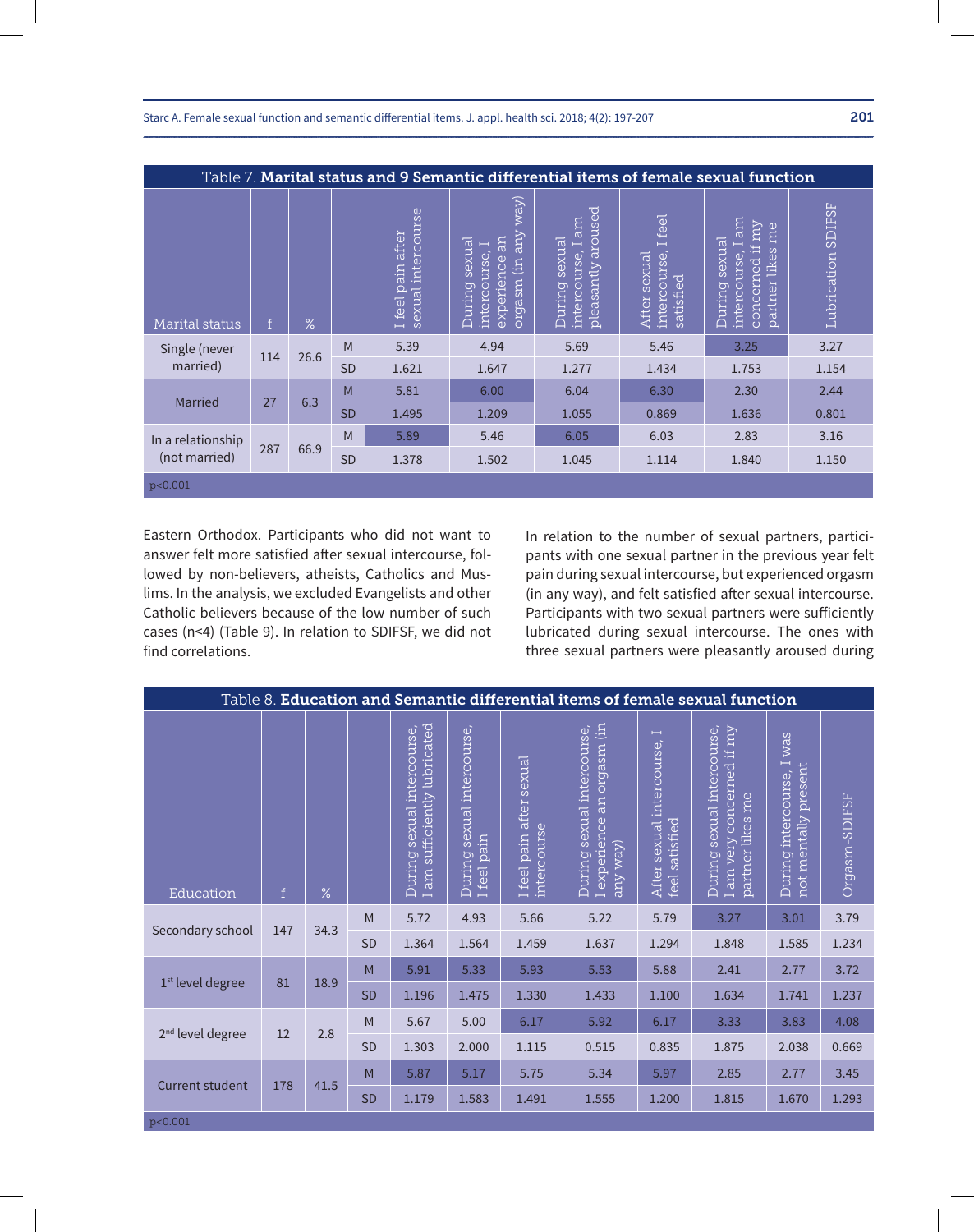| Table 9. Religion and SDIFSF                  |             |      |           |                                                  |                                                    |  |  |  |  |  |  |
|-----------------------------------------------|-------------|------|-----------|--------------------------------------------------|----------------------------------------------------|--|--|--|--|--|--|
| Religion                                      | $\mathbf f$ | $\%$ |           | After sexual<br>intercourse, I feel<br>satisfied | I take the initiative<br>for sexual<br>intercourse |  |  |  |  |  |  |
| Catholic                                      | 267         | 62.2 | M         | 5.88                                             | 4.57                                               |  |  |  |  |  |  |
|                                               |             |      | <b>SD</b> | 1.215                                            | 1.262                                              |  |  |  |  |  |  |
| Orthodox                                      |             | 3.5  | M         | 6.07                                             | 5.13                                               |  |  |  |  |  |  |
|                                               | 15          |      | <b>SD</b> | 0.884                                            | 1.302                                              |  |  |  |  |  |  |
| <b>Islam</b>                                  | 10          | 2.3  | M         | 5.50                                             | 5.80                                               |  |  |  |  |  |  |
|                                               |             |      | <b>SD</b> | 1.958                                            | 1.135                                              |  |  |  |  |  |  |
|                                               | 46          | 10.7 | M         | 5.98                                             | 4.89                                               |  |  |  |  |  |  |
| Believer, but I do not belong to any religion |             |      | <b>SD</b> | 0.906                                            | 1.215                                              |  |  |  |  |  |  |
|                                               | 73          |      | M         | 5.90                                             | 4.33                                               |  |  |  |  |  |  |
| I do not believe, atheist                     |             | 17.0 | <b>SD</b> | 1.303                                            | 1.537                                              |  |  |  |  |  |  |
|                                               |             |      | M         | 6.31                                             | 5.08                                               |  |  |  |  |  |  |
| I do not want to answer                       | 13          | 3.0  | <b>SD</b> | 0.855                                            | 1.038                                              |  |  |  |  |  |  |
| p<0.001                                       |             |      |           |                                                  |                                                    |  |  |  |  |  |  |

sexual intercourse, and afterward they felt satisfied. However, during and after sexual intercourse they felt pain. In the analysis, one case was excluded: the subject with 22 sexual partners (Table 10). In relation to SDIFSF, no correlations were found.

Based on the Spearman correlation coefficient, strong positive linear associations (p<0.01) were detected:

- ▶ between lubrication during sexual intercourse and pleasant arousal (r=535) during sexual intercourse and satisfaction (r=0.410) afterward, painful sensation during and after sexual intercourse (r=0.604);
- $\triangleright$  between the experience of orgasm and pleasant arousal during (r=464) and pleasant satisfaction during sexual intercourse (r=559);
- $\triangleright$  between pleasant arousal and sufficient lubrication (r=535) during sexual intercourse, experiencing orgasm (r=0.464), and pleasant satisfaction after sexual intercourse. A negative linear association (r=-476) was with not being mentally present during sexual intercourse.
- ▶ between satisfaction after sexual intercourse and sufficient lubrication (r=410), orgasm (r=559) during sexual intercourse, and pleasant satisfaction after that (r=610). A negative linear association was found with not being mentally present during sexual intercourse.

Strong correlation was found between independent variables and the claims of FSFI. Marital status has a strong positive linear correlation with satisfaction (r=0.435). The claim of desire has a strong correlation between arousal (r= 0.566), lubrication (r=0.438), and satisfaction (r=0.410); arousal with desire (r=0.556), lubrication (r=0.771), orgasm (r=0.712), satisfaction (r=0.720), and pain (r=0.638); lubrication with desire (r=0.438), arousal (r=0.771), orgasm (r=0.649), satisfaction (r=0.659), and pain (r=0.614); orgasm with arousal (r=0.712), lubrication (r=0.649), satisfaction (r=0.689), and pain (r=0.579); pain with arousal (0.638), lubrication (0.614), orgasm (r=0.530), and satisfaction (r=0.579) (Table 11).

Strong Spearman's correlation coefficient was present between FSFI and SDIFSF:

- ▶ between the FSFI claim of desire and sufficient lubrication (r=0.416), pleasant arousal (r=0.454) during sexual intercourse, and with the given initiative for sexual intercourse (r=0.401);
- ▶ between arousal and sufficient lubrication (r=0.428), pleasant arousal (r=0.536) during sexual intercourse, and satisfaction after sexual intercourse (r=0.462);
- ▶ between lubrication and sufficient lubrication (r=0.522), pleasant arousal (r=0.517), and satisfaction after sexual intercourse (r=0.403);
- ▶ between orgasm and experiencing an orgasm (in any way) (r=0.611), pleasant arousal during sex-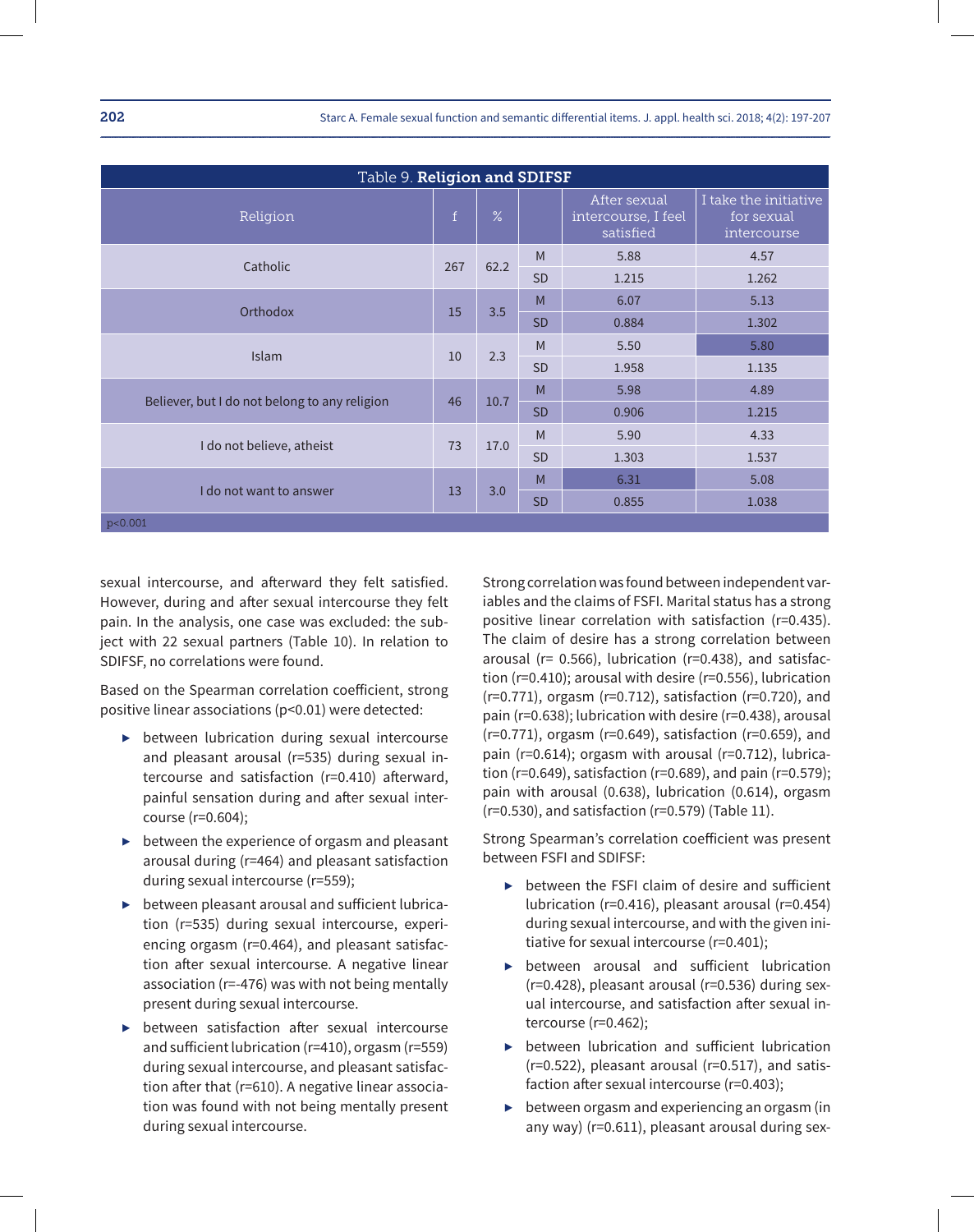|                             | Table 10. Sexual partners and SDIFSF |           |                                   |                                                                      |                                           |                                         |                                                                      |                                                             |                                               |  |  |  |
|-----------------------------|--------------------------------------|-----------|-----------------------------------|----------------------------------------------------------------------|-------------------------------------------|-----------------------------------------|----------------------------------------------------------------------|-------------------------------------------------------------|-----------------------------------------------|--|--|--|
| No of<br>sexual<br>partners | f                                    | $\%$      |                                   | I am sufficiently lubricated<br>sexual intercourse,<br><b>During</b> | During sexual intercourse,<br>I feel pain | I feel pain after sexual<br>intercourse | I experience an orgasm (in<br>During sexual intercourse,<br>any way) | sexual intercourse,<br>aroused<br>I am pleasantly<br>During | After sexual intercourse, I<br>feel satisfied |  |  |  |
| $\mathbf{1}$                | 334                                  | 77.9      | M                                 | 5.87                                                                 | 5.20                                      | 5.87                                    | 5.47                                                                 | 6.04                                                        | 6.01                                          |  |  |  |
|                             |                                      |           | <b>SD</b>                         | 1.244                                                                | 1.559                                     | 1.405                                   | 1.494                                                                | 1.094                                                       | 1.149                                         |  |  |  |
| $\overline{2}$              | 37                                   | 8.6       | M                                 | 6.11                                                                 | 5.03                                      | 5.81                                    | 4.70                                                                 | 5.97                                                        | 5.86                                          |  |  |  |
|                             |                                      |           | <b>SD</b>                         | 1.125                                                                | 1.536                                     | 1.411                                   | 2.012                                                                | 0.986                                                       | 1.294                                         |  |  |  |
| 3                           | $\overline{7}$                       | 1.6       | $\mathsf{M}% _{H}=\mathsf{M}_{H}$ | 6.00                                                                 | 5.29                                      | 6.29                                    | 5.43                                                                 | 6.14                                                        | 6.00                                          |  |  |  |
|                             |                                      |           | SD                                | 0.577                                                                | 1.113                                     | 0.756                                   | 2.070                                                                | 0.378                                                       | 1.155                                         |  |  |  |
|                             |                                      |           | M                                 | 6.00                                                                 | 5.00                                      | 5.20                                    | 6.00                                                                 | 6.20                                                        | 5.80                                          |  |  |  |
| $\overline{4}$              | 5                                    | 1.2       | <b>SD</b>                         | 1.000                                                                | 0.707                                     | 2.049                                   | 0.707                                                                | 0.837                                                       | 1.095                                         |  |  |  |
|                             |                                      |           | M                                 | 6.50                                                                 | 5.00                                      | 6.25                                    | 5.25                                                                 | 6.00                                                        | 5.50                                          |  |  |  |
| 5<br>$\overline{4}$         | 0.9                                  | <b>SD</b> | 0.577                             | 2.000                                                                | 0.500                                     | 0.957                                   | 0.000                                                                | 1.000                                                       |                                               |  |  |  |
| p<0.001                     |                                      |           |                                   |                                                                      |                                           |                                         |                                                                      |                                                             |                                               |  |  |  |

ual intercourse (r=0.466), and satisfaction after sexual intercourse (r=0.484);

▶ between satisfaction and pleasant arousal (r=0.472) and satisfaction after sexual intercourse (r=0.484); and pain felt during sexual intercourse (r=429) (Table 12).

## 4. Discussion

The youngest participants expressed the highest level of satisfaction after sexual intercourse and mostly took the initiative for sexual intercourse. However, they mostly experienced pain after sexual intercourse. Differences were seen in the participants with regarding to marital

| Table 11. Correlation between independent variables and claims of FSFI |                      |                        |                         |                             |                        |                              |                      |  |  |  |  |
|------------------------------------------------------------------------|----------------------|------------------------|-------------------------|-----------------------------|------------------------|------------------------------|----------------------|--|--|--|--|
|                                                                        | Marital<br>status    | Desire-<br><b>FSFI</b> | Arousal-<br><b>FSFI</b> | Lubrication-<br><b>FSFI</b> | Orgasm-<br><b>FSFI</b> | Satisfaction-<br><b>FSFI</b> | Pain-FSFI            |  |  |  |  |
| Marital status                                                         |                      | $.120*$                | $.356$ **               | .298"                       | $.301$ **              | $.435$ <sup>**</sup>         | $.371$ <sup>**</sup> |  |  |  |  |
| Desire-FSFI                                                            | $.120*$              |                        | $.566$ <sup>**</sup>    | .438"                       | $.319$ <sup>**</sup>   | $.410$ <sup>**</sup>         | .326"                |  |  |  |  |
| Arousal-FSFI                                                           | $.356$ <sup>**</sup> | .566"                  |                         | $.771$ <sup>**</sup>        | $.712$ <sup>**</sup>   | $.720$ <sup>**</sup>         | .638"                |  |  |  |  |
| Lubrication-FSFI                                                       | $.298**$             | $.438$ **              | $.771$ **               |                             | .649"                  | .659"                        | .614"                |  |  |  |  |
| Orgasm-FSFI                                                            | $.301$ **            | .319"                  | $.712$ <sup>**</sup>    | .649"                       |                        | .689"                        | .530                 |  |  |  |  |
| Satisfaction-FSFI                                                      | $.435$ <sup>**</sup> | $.410**$               | $.720$ <sup>**</sup>    | .659"                       | .689"                  |                              | $.579$ <sup>**</sup> |  |  |  |  |
| Pain-FSFI                                                              | $.371$ **            | $.326$ **              | $.638$ <sup>**</sup>    | .614"                       | $.530$ <sup>**</sup>   | $.579$ <sup>**</sup>         |                      |  |  |  |  |
| p<0.001                                                                |                      |                        |                         |                             |                        |                              |                      |  |  |  |  |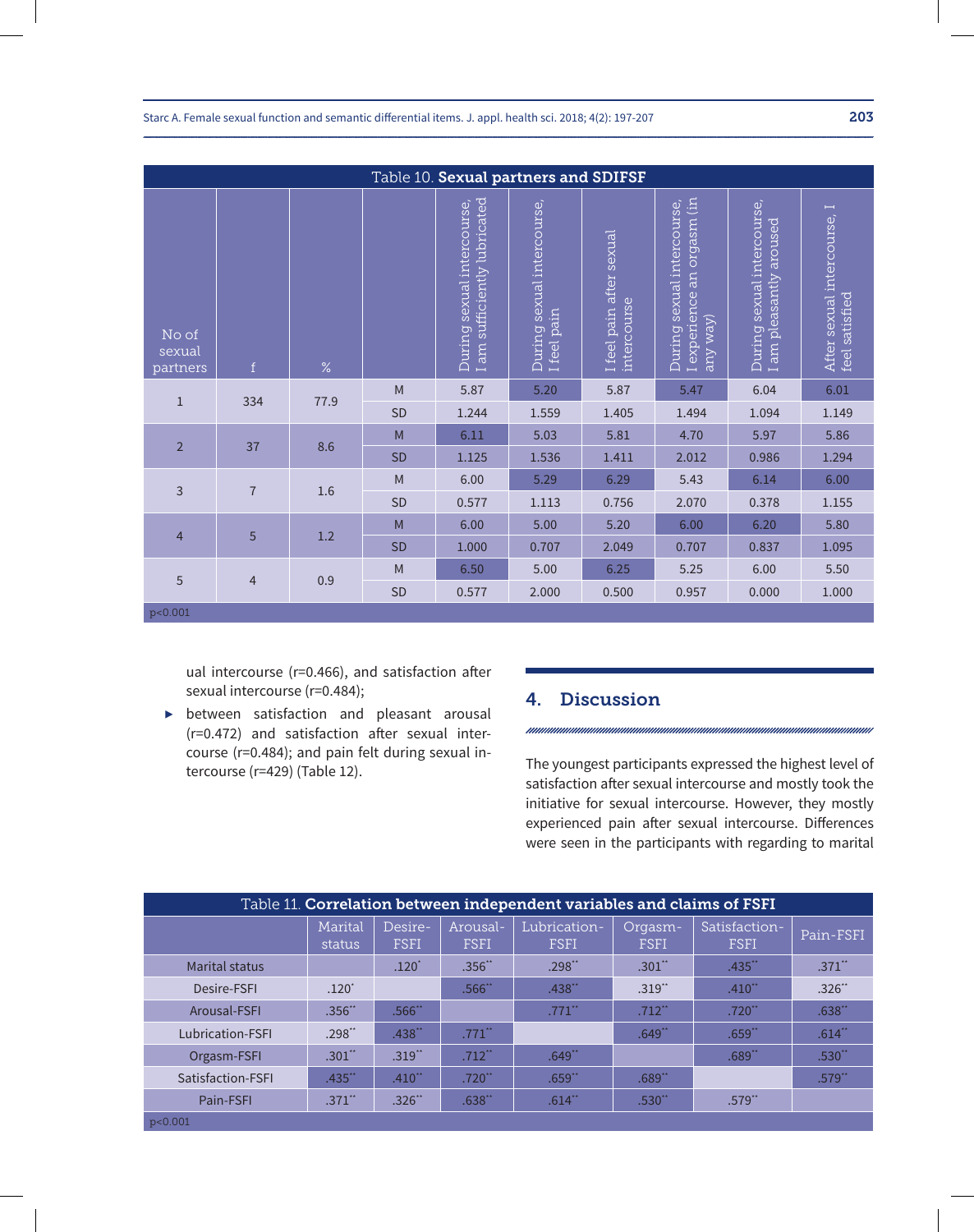|                         | Table 12. Correlation between SDIFSF and FSFI claims                   |                                                |                                                |                                                                                           |                                                                                                              |                                                                               |                                                                          |                                                          |  |  |  |  |
|-------------------------|------------------------------------------------------------------------|------------------------------------------------|------------------------------------------------|-------------------------------------------------------------------------------------------|--------------------------------------------------------------------------------------------------------------|-------------------------------------------------------------------------------|--------------------------------------------------------------------------|----------------------------------------------------------|--|--|--|--|
|                         | am sufficiently<br>sexual<br>⊣<br>intercourse,<br>lubricated<br>During | Ifeel<br>During sexual<br>intercourse,<br>pain | I feel<br>After sexual<br>intercourse,<br>pain | gry<br>an<br>sexual<br>−<br>intercourse,<br>experience<br>l.E<br>way)<br>msepro<br>During | sexual<br>$\overline{\text{am}}$ pleasantly<br>$\overline{\phantom{0}}$<br>intercourse,<br>aroused<br>During | feel<br>After sexual<br>Ē,<br>$\overline{\sigma}$<br>intercourse,<br>satisfie | not mentally<br>$\overline{a}$<br>intercourse,<br>present<br>puring<br>m | intercourse<br>sexual<br>I take the<br>initiative<br>for |  |  |  |  |
| <b>Desire-FSFI</b>      | $.416$ **                                                              | .253                                           | $.246**$                                       | $.181$ **                                                                                 | $.454$ **                                                                                                    | .367                                                                          | $-.256"$                                                                 | $.401$ "                                                 |  |  |  |  |
| Arousal-FSFI            | $.428$ **                                                              | .333**                                         | $.364$ **                                      | $.394$ **                                                                                 | .536**                                                                                                       | $.462$ **                                                                     | $-.363"$                                                                 | $.225$ **                                                |  |  |  |  |
| <b>Lubrication-FSFI</b> | $.522$ **                                                              | $.314$ **                                      | $.312$ **                                      | $.320$ **                                                                                 | $.517$ **                                                                                                    | .403"                                                                         | $-.261"$                                                                 | .152"                                                    |  |  |  |  |
| Orgasm-FSFI             | $.302**$                                                               | $.221$ **                                      | .281"                                          | .611"                                                                                     | .466"                                                                                                        | .510"                                                                         | $-.269"$                                                                 | $.104*$                                                  |  |  |  |  |
| Satisfaction-FSFI       | $.320$ **                                                              | $.246$ **                                      | $.314$ **                                      | $.365$ <sup>**</sup>                                                                      | $.472$ <sup>**</sup>                                                                                         | .484"                                                                         | $-.310"$                                                                 | .146"                                                    |  |  |  |  |
| Pain-FSFI               | $.292**$                                                               | $.429$ **                                      | $.375$ **                                      | $.265$ **                                                                                 | $.373$ "                                                                                                     | $.354$ **                                                                     | $-.201"$                                                                 | $.173$ "                                                 |  |  |  |  |
| p < 0.001               |                                                                        |                                                |                                                |                                                                                           |                                                                                                              |                                                                               |                                                                          |                                                          |  |  |  |  |

status. Only participants who were married had the highest level of experiencing orgasm during and feelings of satisfaction after sexual intercourse, and positive correlations with FSFI claim of satisfaction. The concern about whether their partners liked them was present within participants who were single (never married).

Differences between participants were present in the level of education. Higher levels of education were correlated with more positive effects present during (experiencing orgasm, lubrication) and after sexual intercourse feelings of satisfaction. However, at the same time, those participants that felt pain during and after sexual intercourse, were concerned about whether their partners liked them, and were concerned about not being mentally present during sexual intercourse.

The small size of the sample could not yield a valid answer about religion and sexual function. Based on the Spearman correlation coefficient, we find more initiatives for sexual intercourse from Muslims, followed by the Eastern Orthodox.

An interesting finding was regarding the number of sexual partners. Participants with one sexual partner in the previous year experienced orgasm during and felt satisfied after sexual intercourse but felt pain during intercourse. With the increasing number of sexual partners, the lubrication increased, as did the pleasant arousal during sexual intercourse, and a feeling of satisfaction. Furthermore, in participants the pain was present during and after sexual intercourse.

The pleasant arousal during sexual intercourse enabled lubrication and satisfaction after sexual intercourse but did not prevent the pain during and after sexual intercourse; during intercourse, the pleasant arousal contributes to experiencing orgasm and satisfaction during sexual intercourse; sufficient lubrication contributes to satisfaction during and after sexual intercourse. We can conclude that the increasing of pleasant arousal during and satisfaction after sexual intercourse decreased the phenomenon of not being mentally present during sexual intercourse.

All the FSFI claims have a strong positive correlation. Arousal as the main claim strongly correlates with satisfaction, orgasm, lubrication, desire, and pain. The claims of satisfaction and orgasm do not correlate with desire. (Fig. 1)

### 5. Conclusions and recommendations

Orgasmic (dys)function has a genetic basis and cannot be attributed solely to cultural influences. The problem persists, but the question arises of whether this "problem" has been partly created by the media, pharmaceutical advertising, and cultural expectations<sup>28,29</sup>. As has already been established,<sup>30</sup> the present study confirms no significant group differences between marital status, religion, and sexual orientation. For female sexual satisfaction, other influence factors are necessary, such as emotional closeness, sexual, emotional, and physical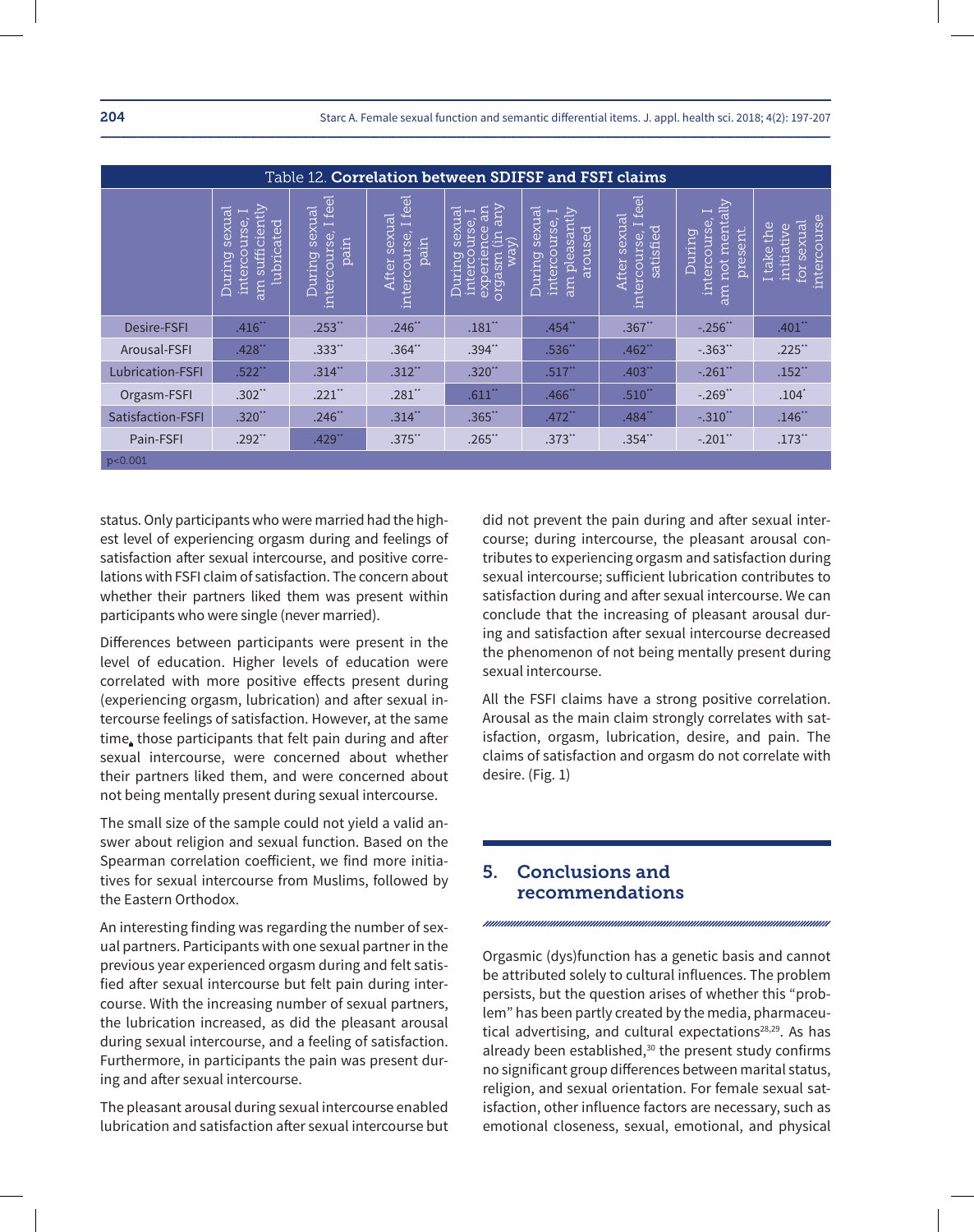



satisfaction with sexual stimulation or intercourse, satisfaction with sexual life, and emotional intimacy. Our sexual life is not a linear function but depends on several endogenous and/or exogenous factors and should be understood as a multifactorial effect.

#### 6. References

- 1. Kinsey AC, Pomeroy WB, Martin CE, Gebhard PH. Sexual behavior in the human female. Indiana: University Press, 1953.
- 2. Hite S. The Hite report: A nationwide study of female sexuality. Seven Stories: New York, 1976.
- 3. Kaplan HS. Disorders of sexual desire. Brunner/Mazel: New York, 1979.
- 4. Hoon EF, Hoon PW. Styles of sexual expression in women: Clinical implications of multivariate analyses. Arch Sex Behav. 1978; 7: 105-116.
- 5. Wolpe J. Psychotherapy by reciprocal inhibition. Stanford University Press. Calif ornia, 1958.
- 6. Lazarus. A. The treatment of chronic frigidity by systematic desensitization. J Nerv Ment Dis. 1963; 136: 272-278.
- 7. Kraft T, Al-Issa I. Behavior therapy and the treatment of frigidity. Am J Psychother. 1967; 27: 116-120.
- 8. Butler CA. New data about female sexual response. J Sex Marital Ther. 1976; 2: 40–46.
- 9. Clifford RE. Subjective sexual experience in college women. Arch Sex Behav. 1978; 7: 183–197.
- 10. Darling CA, Davidson JK, Cox RP. Female sexual response and timing of partner orgasm. J Sex Marital Ther. 1991; 1: 3–21. doi:10.1080/00926239108405464.
- 11. Davidson JM. The psychobiology of sexual experience. In Davidson JM, Davidson RJ eds. The psychobiology of consciousness (pp. 271–332). New York: Plenum, 1980.
- 12. Fisher S. The female orgasm. Basic: New York, 1973.
- 13. Sholty MJ, Ephross PH, Plaut M, Fischman SH, Charnas JF, Cody CA. Female orgasmic experience: A subjective study. Arch Sex Behav. 1984; 13: 155–164.
- 14. Mah K, Binik YM. The nature of human orgasm: A critical review of major trends. Clin Psychol Rev. 2001; 21: 823–856.
- 15. Mah K, Binik YM. Do all orgasms feel alike? Evaluating a twodimensional model of the orgasm experience across gender and sexual context. The Journal of Sex Research. 2002; 39: 104–113. doi: 10.1080/00224490209552129.
- 16. Levin RJ, Wylie K. Vaginal vasomotion—its appearance, measurement, and usefulness in assessing the mechanosms of vasodilatation. J Sex Med. 2008; 5: 377–386. doi: 10.1111/j.1743-6109.2007.00669.x.
- 17. Jannini EA, Buisson O, Rubio-Casillas A. Beyond the Gspot: clitourethrovaginal complex anatomy in female orgasm. Nat Rev Urol. 2014; 11(9): 531-8. doi: 10.1038/ nrurol.2014.193.
- 18. Wallen K, Lloydb EA. Clitoral variability compared with penile variability supports nonadaptation of female orgasm. Evol Dev. 2008; 10(1): 1-2. doi: 10.1111/j.1525- 142X.2007.00207.x.
- 19. Hosken DJ. Clitoral variation says nothing about female orgasm. Evol Dev. 2008; 10(4): 393-5. doi: 10.1111/j.1525- 142X.2008.00247.x.
- 20. Eberhard WG. Female ControlSexual Selection by Cryptic Female Choice. Princeton University Press 1996
- 21. Levin RJ. The Clitoral Activation Paradox—Claimed Outcomes from Different Methods of Its Stimulation. Clin Anat. 2018; 31(5): 650-660. doi: 10.1002/ca.23192.
- 22. Bentler PM, Peeler WH. Models of female orgasm. Arch Sex Behav. 1979; 8: 405–423.
- 23. Komisaruk BR, Whipple B, Crawford A, Liu WC, Kalnin A, Mosier K. Brain activation during vaginocervical selfstimulation and orgasm in women with complete spinal cord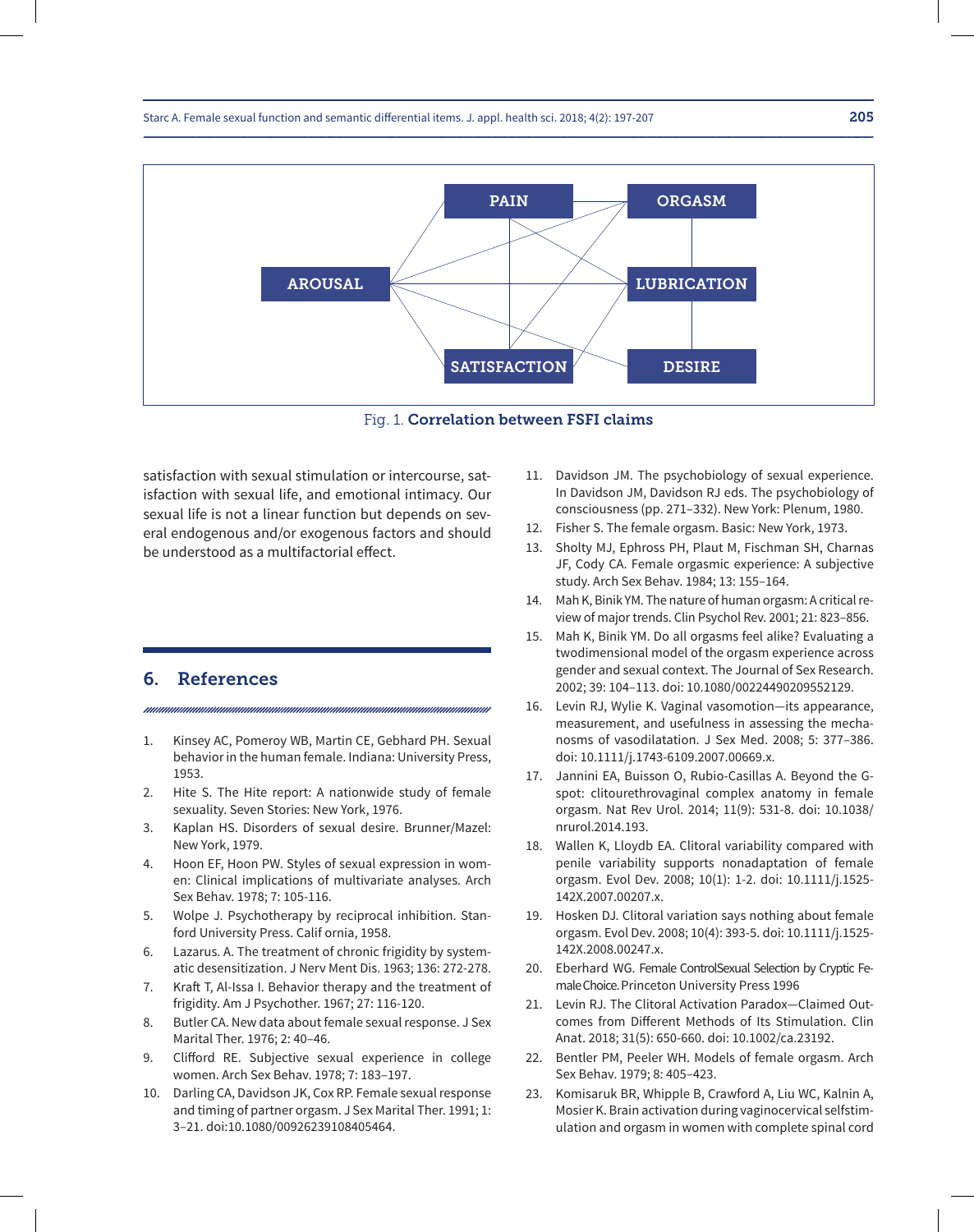injury: fMRI evidence of mediation by the vagus nerves. Brain Research. 2004; 1024: 77–88. doi: 10.1016/j.brainres.2004.07.029.

- 24. Schober JM, Meyer-Bahlburg HFL, Ransley PG. Selfassessment of genital anatomy. sexual sensitivity and function in women: Implications for genitoplasty. Br J Urol. 2004; 94: 589–594.
- 25. Singer J, Singer I. Types of female orgasm. J Sex Res. 1972; 8: 255–267. doi: 10.1111/j.1464-410X.2004.05006.x
- 26. Jannini EA, Whipple B, Kingsberg SA, Buisson O, Foldès P, Vardi Y. Who's afraid of the G-spot? J Sex Med. 2010: (1 Pt 1): 25-34. doi: 10.1111/j.1743-6109.2009.01613.x.
- 27. Rosen R, Brown C, Heiman J, Leiblum S, Meston C, Shabsigh R, ferguson D, D'Angelo J Jr. The Female Sexual Function Index (FSFI): a multidimensional self-report instrument for the assessment of female sexual function. J Sex Marit Ther. 2000; 26: 191-208.
- 28. Dunn KM, Cherkas LF, Spector TD. Genetic influences on variation in female orgasmic function: a twin study. Bol. Lett. 2005; 1: 260-266, doi:10.1098/rsbl.2005.0308.
- 29. Moyniha R. The making of a disease: female sexual dysfunction. BMJ. 2003; 326: 45–47.
- 30. Mah K, Binik Y. Are Orgasms in the Mind or the Body? Psychosocial Versus Physiological Correlates of Orgasmic Pleasure and Satisfaction. J Sex Marital The. 2005; 31: 187-200. doi: 10.1080/00926230590513401.